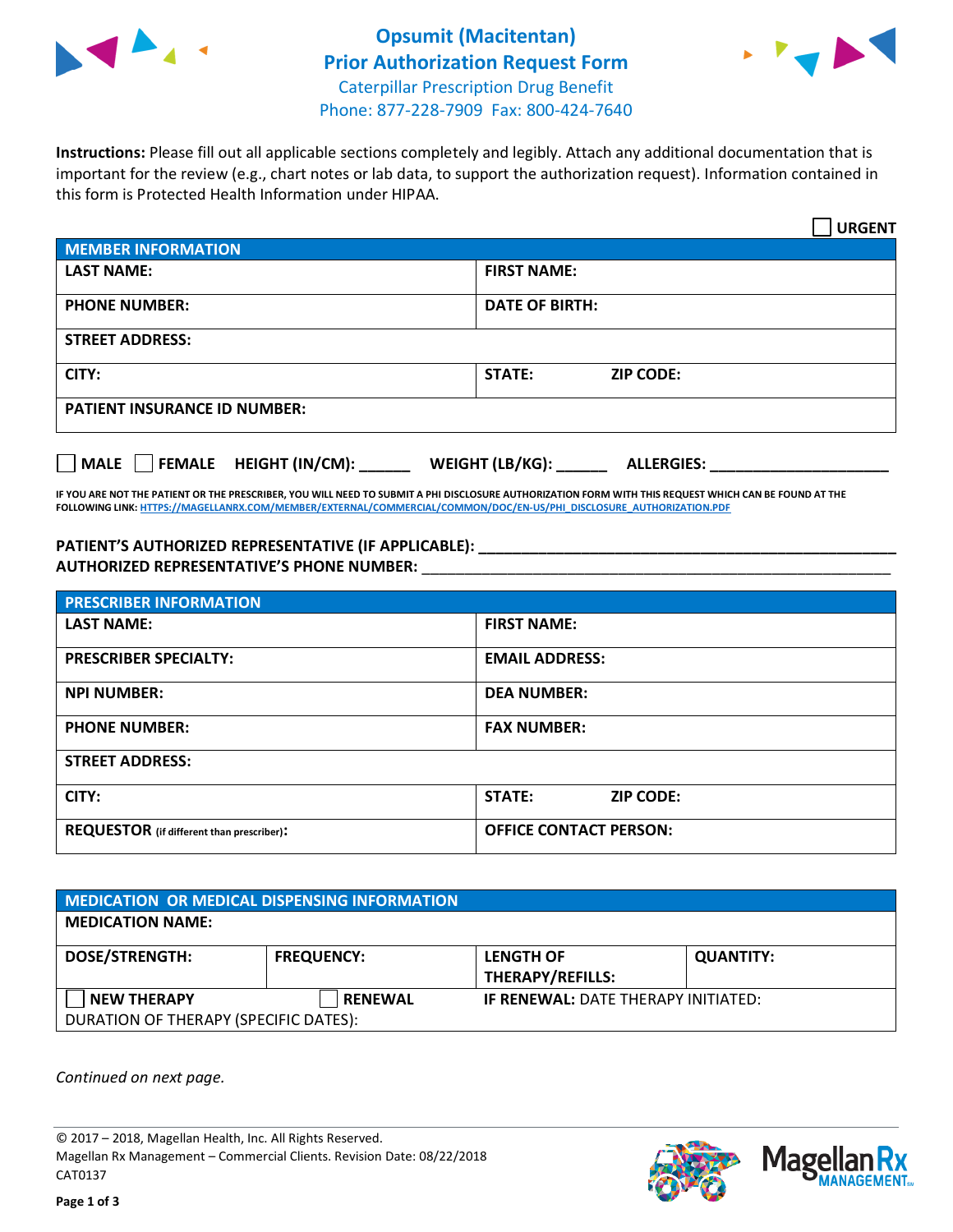



| <b>MEMBER'S LAST NAME:</b>                                                                        | <b>MEMBER'S FIRST NAME:</b>                                                                                                 |                                           |  |  |  |
|---------------------------------------------------------------------------------------------------|-----------------------------------------------------------------------------------------------------------------------------|-------------------------------------------|--|--|--|
|                                                                                                   | 1. HAS THE PATIENT TRIED ANY OTHER MEDICATIONS FOR THIS CONDITION?                                                          | <b>NO</b><br>YES (if yes, complete below) |  |  |  |
| <b>MEDICATION/THERAPY (SPECIFY</b>                                                                | <b>DURATION OF THERAPY (SPECIFY</b>                                                                                         | <b>RESPONSE/REASON FOR</b>                |  |  |  |
| DRUG NAME AND DOSAGE):                                                                            | DATES):                                                                                                                     | <b>FAILURE/ALLERGY:</b>                   |  |  |  |
|                                                                                                   |                                                                                                                             |                                           |  |  |  |
|                                                                                                   |                                                                                                                             |                                           |  |  |  |
| <b>2. LIST DIAGNOSES:</b>                                                                         |                                                                                                                             | <b>ICD-10:</b>                            |  |  |  |
| p Pulmonary arterial hypertension (PAH)<br>□ Other diagnosis:<br>$ICD-10$                         |                                                                                                                             |                                           |  |  |  |
|                                                                                                   | 3. REQUIRED CLINICAL INFORMATION: PLEASE PROVIDE ALL RELEVANT CLINICAL INFORMATION TO SUPPORT A                             |                                           |  |  |  |
| PRIOR AUTHORIZATION.                                                                              |                                                                                                                             |                                           |  |  |  |
| <b>Clinical Information:</b>                                                                      |                                                                                                                             |                                           |  |  |  |
| <b>No</b>                                                                                         | Is the requested medication prescribed by a pulmonologist, cardiologist, nephrologist, or rheumatologist? $\Box$ Yes $\Box$ |                                           |  |  |  |
|                                                                                                   |                                                                                                                             |                                           |  |  |  |
|                                                                                                   | Does the patient have a diagnosis of pulmonary arterial hypertension (WHO Group 1)? $\square$ Yes $\square$ No              |                                           |  |  |  |
| Please submit documentation.                                                                      |                                                                                                                             |                                           |  |  |  |
|                                                                                                   | Select if the patient has any of the following causes for pulmonary arterial hypertension (PAH):                            |                                           |  |  |  |
| Please submit documentation.                                                                      |                                                                                                                             |                                           |  |  |  |
|                                                                                                   |                                                                                                                             |                                           |  |  |  |
| □ Idiopathic/Primary PAH                                                                          |                                                                                                                             |                                           |  |  |  |
| <b>Drugs and toxin induced</b>                                                                    |                                                                                                                             |                                           |  |  |  |
| polyarteritis nodosa, mixed connective tissue disease)                                            | □ Connective tissue disease (e.g., Lupus/SLE, RA scleroderma, systemic sclerosis, CREST syndrome, polymyositis,             |                                           |  |  |  |
| $\Box$ HIV infection                                                                              |                                                                                                                             |                                           |  |  |  |
| □ Portal hypertension                                                                             |                                                                                                                             |                                           |  |  |  |
| □ Congenital heart disease                                                                        |                                                                                                                             |                                           |  |  |  |
| $\Box$ Schistosomiasis<br>□ Chronic hemolytic anemia                                              |                                                                                                                             |                                           |  |  |  |
|                                                                                                   |                                                                                                                             |                                           |  |  |  |
| Does the patient experience WHO Functional Class II through IV symptoms? □ Yes □ No Please submit |                                                                                                                             |                                           |  |  |  |
| documentation.                                                                                    |                                                                                                                             |                                           |  |  |  |
| Select if the patient's cardiac catheterization report meets any of the following:*               |                                                                                                                             |                                           |  |  |  |
| □ MPAP 25 mmHg or greater + PCWP less than 19 mmHg/LVEDP not reported                             |                                                                                                                             |                                           |  |  |  |
| □ MPAP 25 mmHg or greater + LVEDP less than 19 mmHg/PCWP not reported                             |                                                                                                                             |                                           |  |  |  |
| $\Box$ MPAP 25 mmHg or greater + PCWP less than 19 mmHg + LVEDP less than 19 mmHg                 |                                                                                                                             |                                           |  |  |  |
| *Please provide a copy of the report.                                                             |                                                                                                                             |                                           |  |  |  |
| For Opsumit, also answer the following:                                                           |                                                                                                                             |                                           |  |  |  |
| Is the patient enrolled in the Opsumit REMS program? $\Box$ Yes $\Box$ No                         |                                                                                                                             |                                           |  |  |  |
|                                                                                                   |                                                                                                                             |                                           |  |  |  |